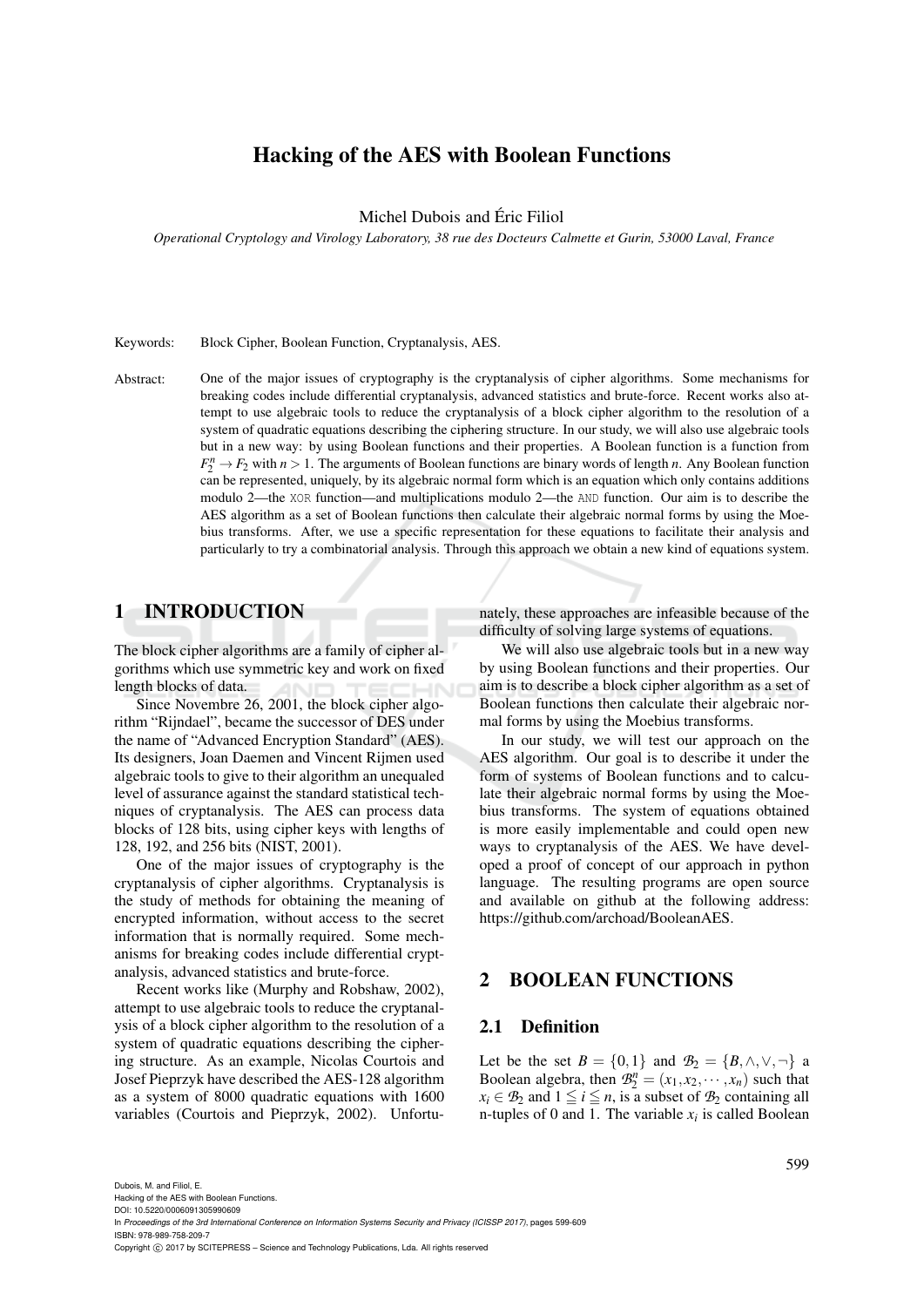variable if she only accepts values from *B*, that is to say, if and only if  $x_i = 0$  or  $x_i = 1$  regardless of  $1 \leq i \leq n$ .

A Boolean function of degree *n* with  $n > 1$  is a function *f* defined from  $\mathcal{B}_2^n \to \mathcal{B}_2$ , that is to say built from Boolean variables and agreeing to return values only in the set  $B = \{0, 1\}.$ 

For example, the function  $f(x_1, x_2) = x_1 \wedge \neg x_2$  defined from  $B_2^2 \rightarrow B_2$  is a Boolean function of degree two with:

$$
f(0,0) = 0
$$
  
\n
$$
f(0,1) = 0
$$
  
\n
$$
f(1,0) = 1
$$
  
\n
$$
f(1,1) = 0
$$

Let *n* and *m* be two positive integers. A vector Boolean function is a Boolean function *f* defined from  $\mathcal{B}_2^n \rightarrow \mathcal{B}_2^m$ .

Finally, we can define a random Boolean function as a Boolean function *f* whose values are independent and identically distributed random variables, that is to say:

$$
\forall (x_1, x_2, \cdots, x_n) \in \mathcal{B}_2^n
$$

$$
P[f(x_1, x_2, \cdots, x_n) = 0] = \frac{1}{2}
$$

The number of Boolean functions is limited and depends on *n*. Thus, there is  $2^{2^n}$  Boolean functions. Similarly, the number of vector Boolean functions is limited and depends on *n* and *m*. Thus, there exists  $(2<sup>m</sup>)<sup>2<sup>n</sup></sup>$  vector Boolean functions.

If we take, for example,  $n = 2$  then there exists  $(2^2)^2 = 16$  Boolean functions of degree two. These 16 Boolean functions are presented in the table 1. Among the Boolean functions of degree 2, the best known are the functions OR, AND and XOR.

The support  $supp(f)$  of a Boolean function is the set of elements *x* such that  $f(x) \neq 0$ , the Hamming weight  $wt(f)$  of a Boolean function is the cardinal from its support and we have:

$$
wt(f) = |\{x \in \mathcal{B}_2^n \mid f(x) = 1\}|
$$

A Boolean function is called balanced if  $wt(f)$  =  $2^{n-1}$ . Similarly, a Boolean vector function  $\mathcal{B}_2^n \to \mathcal{B}_2^m$ is said to be balanced if  $wt(f) = 2^{n-m}$  (Carlet, 2010b).

For example, the support of the function  $f(x_1, x_2) = x_1 \vee x_2$ , corresponding to logical OR is  $supp(f) = \{(0,1), (1,0), (1,1)\}\$ and its weight is  $wt(f) = 3.$ 

Table 1: The 16 Boolean functions of degree 2.

| t0       | 0                          |
|----------|----------------------------|
| $f_1$    | $x_1 \wedge x_2$           |
| $f_2$    | $x_1 \wedge \neg x_2$      |
| f3       | $x_1$                      |
| f4       | י $x_1 \wedge x_2$         |
| $f_5$    | $x_2$                      |
| Ť6       | $\overline{x_1 \vee x_2}$  |
| $f_7$    | $x_1 \vee x_2$             |
| f8       | $\mathbf{u}(x_1 \vee x_2)$ |
| f9       | $\pi(x_1 \veebar x_2)$     |
| $f_{10}$ | $\neg x_2$                 |
| $f_{11}$ | $x_1 \vee \neg x_2$        |
| $f_{12}$ | $\neg x_1$                 |
| $f_{13}$ | $\neg x_1 \vee x_2$        |
| $f_{14}$ | $(x_1 \wedge x_2)$         |
| $f_{15}$ |                            |

### 2.2 Representations

There are multiple representations of Boolean functions. We'll look at the most common—the truth table—and that we will use later—a representation in *GF*(2).

#### 2.2.1 The Truth Table

The different values taken by a Boolean function may be presented in the form of a table called truth table. The truth table characterizes a Boolean function.

#### 2.2.2 Representation in GF(2)

A Boolean function can also be presented in the form of a series of conjunctions including disjunctions, negations and/or variables. This is called the conjunctive normal form. Thus, the sequence  $f = (a \vee$ *b*)  $\land$  (¬*a*  $\lor$  *b*) is the conjunctive normal form of the *f* function. Conversely, a Boolean function can be presented in the form of a series of disjunctions including conjunctions, negations and/or variables. This is called the disjunctive normal form. Thus, the sequence  $g = (a \wedge b) \vee (\neg a \wedge b)$  is the disjunctive normal form of the function *g*.

Now let the representation of Boolean functions in *GF*(2).

The set  $B = \{0, 1\}$  associated with ∧,  $\vee$  and  $\neg$ operations is the Boolean algebra  $\mathcal{B}_2 = \{B, \wedge, \vee, \neg\}$ with the truth tables of the operations described in figure (see fig. 1). If we introduce the two binary operations  $oplus$  and  $\bullet$  defined by the truth tables in figure (see fig. 2), then  $B_2$  and the Galois field  $GF(2)$ are similar. More specifically, the Boolean algebra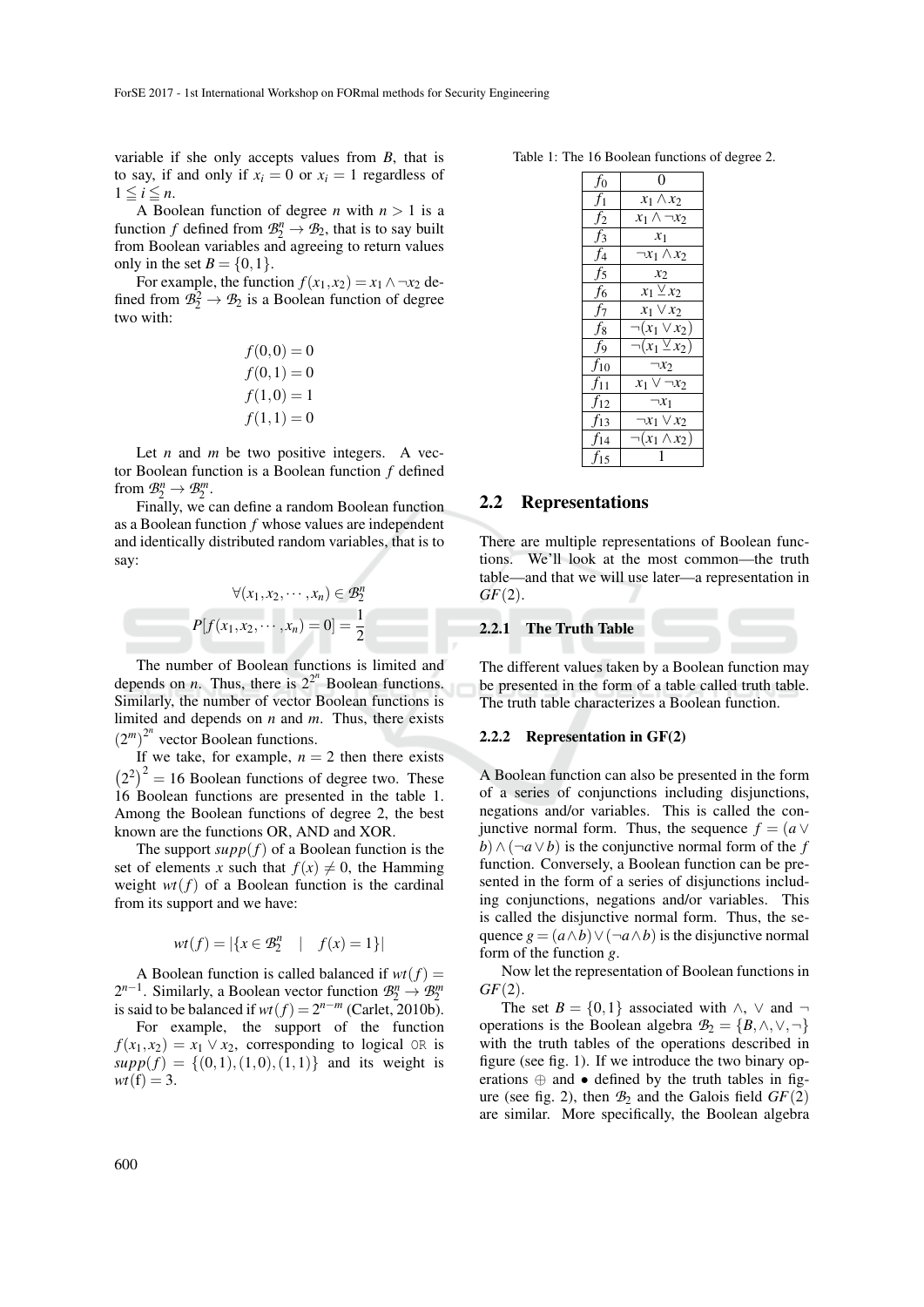| 0 |  |  |  | $\mathfrak{a}$ |  |
|---|--|--|--|----------------|--|
|   |  |  |  | $\neg a$       |  |

Figure 1: Rules for Boolean algebra with two elements.

| ۰              | $\bf{0}$         |                | $\bigoplus$  | $\overline{0}$ |                |
|----------------|------------------|----------------|--------------|----------------|----------------|
| $\overline{0}$ | $\overline{0}$   | $\overline{0}$ | $\mathbf{0}$ | $\overline{0}$ |                |
|                | $\boldsymbol{0}$ |                |              |                | $\overline{0}$ |

Figure 2: Truth tables of • and ⊕.

 $(B, \wedge, \vee, \neg)$  and the field  $(GF(2), \bullet, \oplus)$  are related by the following transformation formulas:

$$
a \wedge b = a \bullet b
$$
  
\n
$$
a \bullet b = a \wedge b
$$
  
\n
$$
a \vee b = a \oplus b \oplus (a \bullet b)
$$
  
\n
$$
a \oplus b = (a \wedge \neg b) \vee (\neg a \wedge b)
$$
  
\n
$$
\neg a = a \oplus 1
$$

We can now define a Boolean function as a function  $f: \mathbb{F}_2^n \to \mathbb{F}_2$  with  $\mathbb{F}_2^n$  the set of binary vectors of length  $n > 1$ . The Hamming weight  $wH(x)$  of the binary vector  $x \in \mathbb{F}_2^n$  is the number of non-zero coordinates, that is to say the size of the set  $\{i \in \mathbb{N} \mid x_i \neq 0\}$ 0}. The Hamming weight of a Boolean function  $f: \mathbb{F}_2^n \to \mathbb{F}_2$  is the size of its support. Finally, the Hamming distance between two Boolean functions *f* and *g* is the size of the set  $\{x \in \mathbb{F}_2^n\}$  $f(x) \neq g(x)$ .

Among the classic representation of Boolean functions, the most frequently used in cryptography is the polynomial representation in *n*-variable on  $GF(2)$ . This representation is of the form (Carlet, 2010a):

$$
f(x) = \bigoplus_{I \in P(N)} a_I \left( \prod_{i \in I} x_i \right)
$$

$$
= \bigoplus_{I \in P(N)} a_i x^I
$$

 $P(N)$  denotes the set of powers of  $N = \{1, \dots, n\}.$ Each coordinate  $x_i$  appears in this polynomial with an exponent equal to at least one, because in  $\mathbb{F}_2$ we have $x^2 = x$ . This representation is described in  $\mathbb{F}_2[x_1,\cdots,x_n]/(x_1^2\oplus x_1,\cdots,x_n^2\oplus x_n).$ 

This representation of Boolean functions in *GF*(2) is called Reed-Muller expansion or polynomials of Zhegalkin ((O'Donnel, 2014) page 169) or, more commonly, algebraic normal form (ANF). The degree of  $ANF(f)$  is the highest degree of monomials of *ANF*(*f*) with non-zero coefficients. Finally, the algebraic normal form of a Boolean function exists and is unique.

In summary, any Boolean function can be represented uniquely by its algebraic normal form as the equation:

$$
f(x_1, \dots, x_n) = a_0 +
$$
  
\n
$$
a_1x_1 + a_2x_2 + \dots + a_nx_n +
$$
  
\n
$$
a_{1,2}x_1x_2 + \dots + a_{n-1,n}x_{n-1}x_n +
$$
  
\n
$$
\dots +
$$
  
\n
$$
a_{1,2,\dots,n}x_1x_2 \dots x_n
$$

Consider an example. Let the function *f* described by the truth table of the table 2

Table 2: Truth table of the function *f* .

| $x_1$            | $x_2$            | $x_3$            | (x)              |  |
|------------------|------------------|------------------|------------------|--|
| 0                | 0                | $\boldsymbol{0}$ | 0                |  |
| $\boldsymbol{0}$ | 0                | 1                |                  |  |
| $\boldsymbol{0}$ |                  | 0                | $\boldsymbol{0}$ |  |
| 0                |                  | 1                | $\boldsymbol{0}$ |  |
| 1                | 0                | 0                | $\overline{0}$   |  |
|                  | $\boldsymbol{0}$ | 1                |                  |  |
|                  |                  | 0                | 0                |  |
|                  |                  |                  |                  |  |

The weight of the function *f* is  $wt(f) = 3$ . So we can reduce *f* to the sum of 3 atomic functions  $f_1$ ,  $f_2$ and *f*<sub>3</sub>. The function *f*<sub>1</sub> = 1 if and only if  $1 \oplus x_1$  = 1,  $1 \oplus x_2 = 1$  and  $x_3 = 1$ . From this we can deduce that the ANF of the function  $f_1$  can be obtained by expanding the product  $(1 \oplus x_1)(1 \oplus x_2)x_3$ . Applying this reasoning to the functions  $f_2$  and  $f_3$  we get the following equation:

*ANF*(*f*) = (1⊕*x*<sub>1</sub>)(1⊕*x*<sub>2</sub>)*x*<sub>3</sub> ⊕*x*<sub>1</sub>(1⊕*x*<sub>2</sub>)*x*<sub>3</sub> ⊕*x*<sub>1</sub>*x*<sub>2</sub>*x*<sub>3</sub>  $= x_1 x_2 x_3 \oplus x_1 x_3 \oplus x_3$ 

# 3 MECHANISM OF THE EQUATIONS

After this brief presentation of Boolean functions, we have the necessary tools for the development of systems of Boolean equations describing the Advanced Encryption standard.

### 3.1 Moebius Transform

We have just seen how to generate normal algebraic form (ANF) of a Boolean function. The presented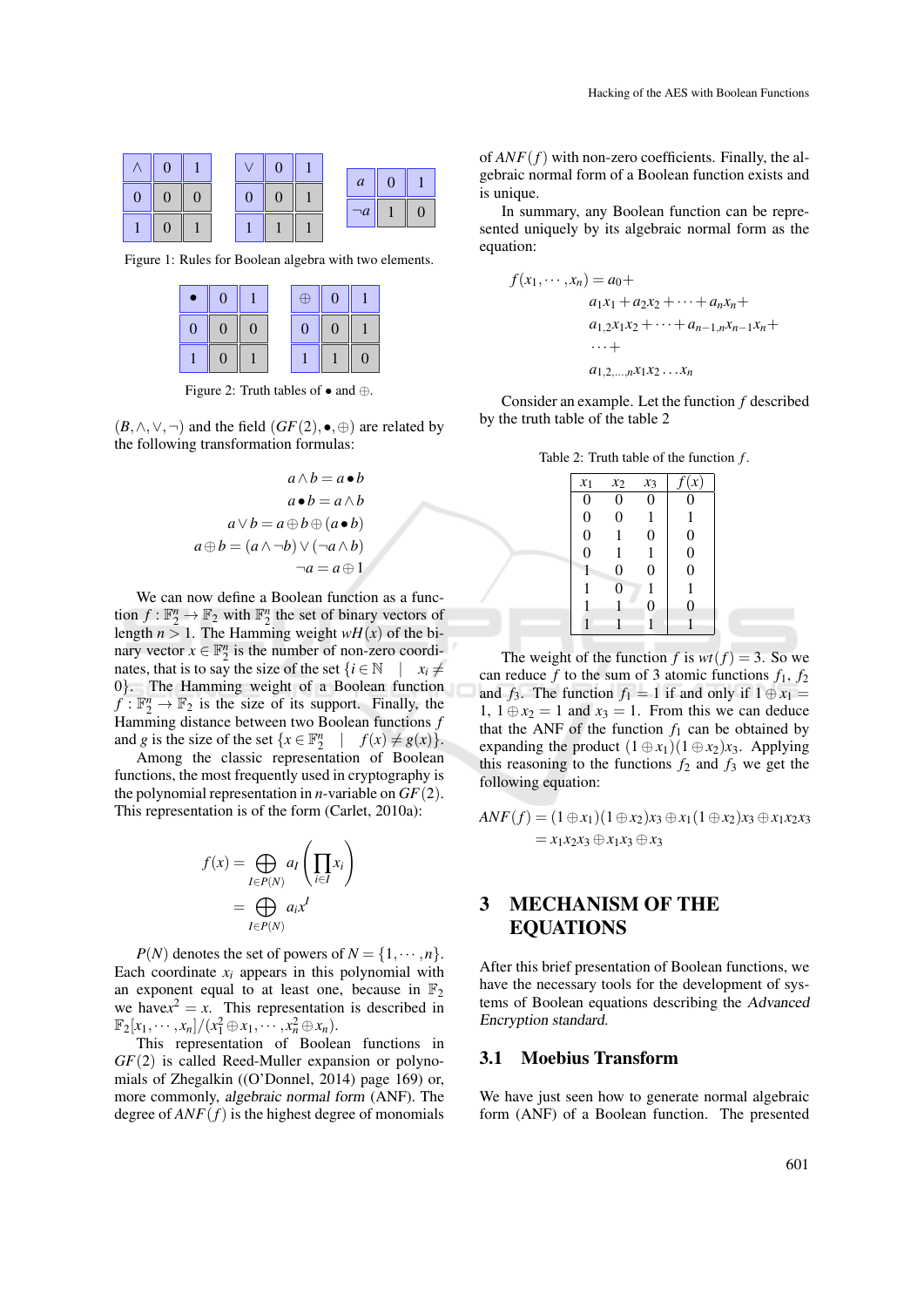method is not easily automatable in a computer program. So we will prefer the use of the Moebius transform.

The Moebius transform of the Boolean function *f* is defined by (McCarty, 1986):

$$
TM(f): \mathbb{F}_2^n \to \mathbb{F}_2
$$

$$
u = \bigoplus_{v \le u} f(v) \bmod 2
$$

with  $v \le u$  if and only if  $\forall i, v_i = 1 \Rightarrow u_i = 1$ . From there, we can define the normal algebraic form of a Boolean function *f* in *n* variables:

$$
\bigoplus_{u=(u_1,\cdots,u_n)\in\mathbb{F}_2^n} TM(u)x_1^{u_1}\cdots x_n^{u_n}
$$

To better understand the mechanisms involved in the use of the Moebius transform, take an example with the MajParmi3. This function from  $\mathbb{F}_2^3 \to \mathbb{F}_2$  is characterized by the truth table 3.

| $x_1$          | $x_2$            | $x_3$ | MP <sub>3</sub> |  |
|----------------|------------------|-------|-----------------|--|
| 0              | 0                | 0     |                 |  |
| $\theta$       | 0                |       |                 |  |
| 0              |                  | 0     | 0               |  |
| $\overline{0}$ |                  |       |                 |  |
|                | $\boldsymbol{0}$ |       |                 |  |
|                | 0                |       |                 |  |
|                |                  |       |                 |  |
|                |                  |       |                 |  |

Calculating the Moebius transform of the function we get the result of the table 4.

Table 4: Calculating the Moebius transform for MajParmi3.

| $x_1$ | $x_2$ | $x_3$ |          | compute of $mt(f)$ |   |          |   |   |  |
|-------|-------|-------|----------|--------------------|---|----------|---|---|--|
| 0     | 0     | 0     | $\Omega$ |                    |   | 0        |   | 0 |  |
| 0     | 0     |       |          |                    | 0 | 0        |   |   |  |
| 0     |       |       |          |                    |   | $\theta$ | 0 | 0 |  |
| 0     |       |       |          |                    |   |          |   |   |  |
|       | 0     |       |          |                    |   | 0        |   | 0 |  |
|       |       |       |          |                    |   |          |   |   |  |
|       |       |       |          |                    |   |          |   |   |  |
|       |       |       |          |                    |   |          |   |   |  |

After the Moebius transform of the function obtained, we take the  $\mathbb{F}_2^3$  for which  $TM(\text{MajParmi3}) \neq$ 0. In our case we have the triplets  $(0,1,1)$ ,  $(1,0,1)$ ,  $(1,1,0)$  from which we can deduce the equation:

 $\text{MajParami3}(x_1, x_2, x_3) = x_2x_3 + x_1x_3 + x_1x_2$ 

With the addition corresponding to a XOR and multiplication to a AND.

$$
f(b_1) = 1 \oplus b_{15}b_{16} \oplus b_{14} \oplus b_{14}b_{16} \oplus b_{13} \oplus b_{13}b_{15}
$$
  
\n
$$
\oplus b_{13}b_{15}b_{16} \oplus b_4 \oplus b_3b_4 \oplus b_2b_4 \oplus b_2b_3
$$
  
\n
$$
\oplus b_2b_3b_4 \oplus b_1b_3 \oplus b_1b_3b_4 \oplus b_1b_2 \oplus b_1b_2b_3
$$

| 1                    | 1 | 0000000000000000 |
|----------------------|---|------------------|
| $b_{15}b_{16}$       | 0 | 0000000000000011 |
| $b_{14}$             | 0 | 0000000000000100 |
| $b_{14}b_{16}$       | 0 | 0000000000000101 |
| $b_{13}$             | 0 | 0000000000001000 |
| $b_{13}b_{15}$       | 0 | 0000000000001010 |
| $b_{13}b_{15}b_{16}$ | 0 | 0000000000001011 |
| b4                   | 0 | 0001000000000000 |
| $b_3b_4$             | 0 | 0011000000000000 |
| $b_2b_4$             | 0 | 0101000000000000 |
| $b_2b_3$             | 0 | 0110000000000000 |
| $b_2b_3b_4$          | 0 | 0111000000000000 |
| $b_1b_3$             | 0 | 1010000000000000 |
| $b_1b_3b_4$          | 0 | 1011000000000000 |
| $b_1b_2$             | 0 | 1100000000000000 |
| $b_1b_2b_3$          | 0 | 1110000000000000 |
|                      |   |                  |

Figure 3: File for the bit  $b_1$ .

## 3.2 Formatting Equations

To facilitate the analysis and in particular to try a combinatorial study we will implement a specific presentation for equations thus obtained.

The AES algorithm takes 128 bits as input and provides 128 bits as output. So we will have Boolean functions  $F_2^{128} \rightarrow F_2^{128}$ . The guiding principle is to generate a file by bit, we will have at the end 128 files. Each file containing the Boolean equation of the concerned bit.

In each file, the Boolean equation is presented under the form of lines containing sequences of 0 and 1. Each line describes a monomial of the equation and the transition from one line to another means applying a XOR.

In order to facilitate understanding of the chosen mechanism we describe the realization of file corresponding to one bit  $b_1$  from his equation to the file formalism in figure (see fig. 3).

## 4 APPLICATION TO AES

### 4.1 Presentation of the AES

Since November 26, 2001, the block encryption algorithm "Rijndael", in its 128-bit version, became the DES successor under the name of Advanced Encryption Standard (AES).

Issued from a competition launched by the National Institute of Standards and Technology (NIST)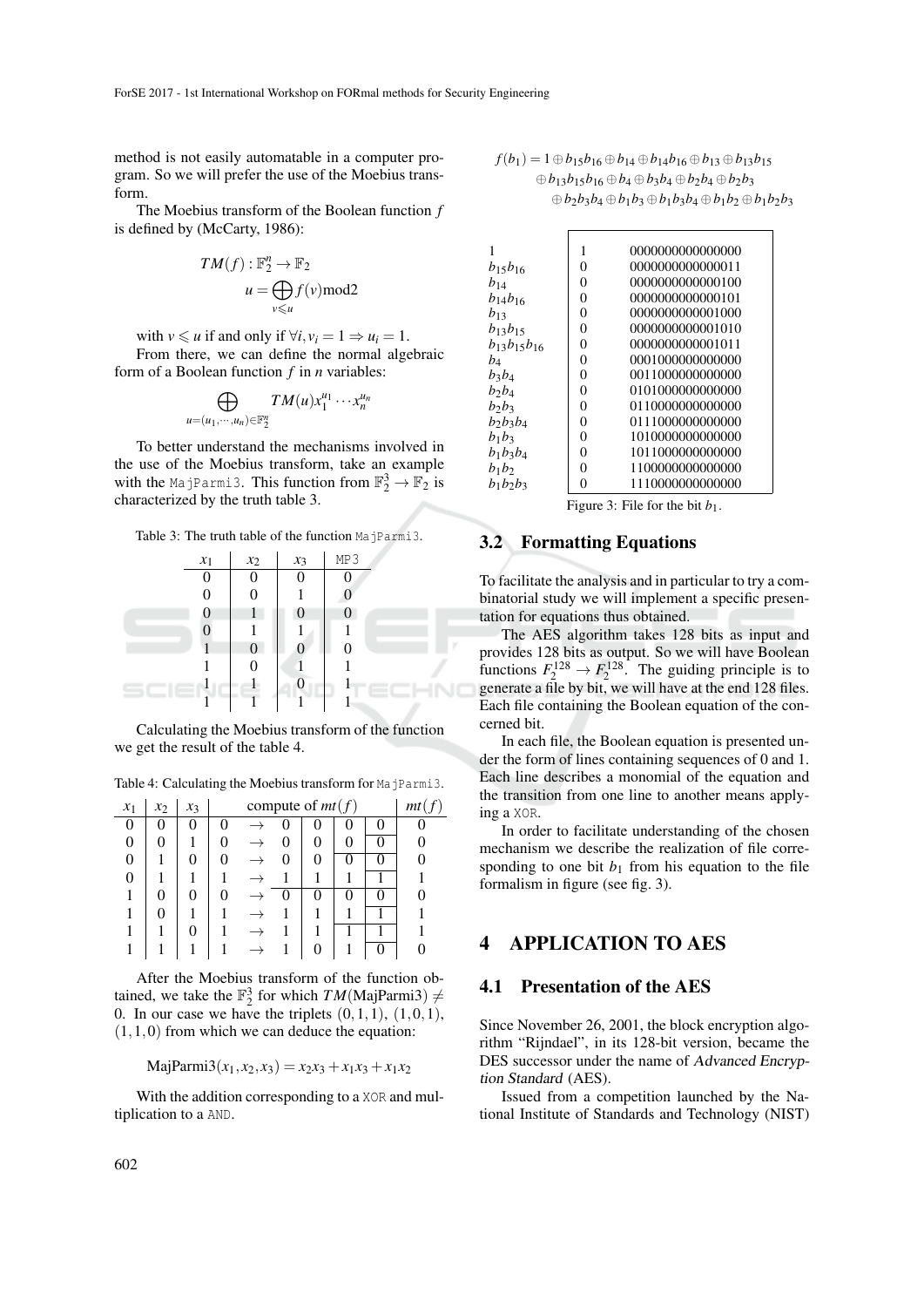in 1997, Rijndael (Daemen and Rijmen, 1999) has crossed all the stages of selection and is now a U.S. federal standard recorded under the FIPS 197 number (NIST, 2001). Inscribed on the suite B of the National Security Agency (NSA), the AES is intended, promoted by the U.S. Government, to become a standard for secure exchange of classified information, into the United States and between the United States and their partners (CNSS, 2012). Indeed, originally reserved for the encryption of sensitive unclassified information—article 6 of (NIST, 2001)—the scope of the AES has evolved and became effective October first, 2015, the encryption algorithm for the information classified up to TOP secret in the United States— Annex B of (CNSS, 2012). Similarly, it is, today, the symmetric block cipher algorithm most commonly used in occident<sup>1</sup>.

AES is a symmetric block cipher algorithm. It encrypts and decrypts data from one key blocks.

Unlike the DES, based on a Feistel network, the AES relies on a network of substitutions and permutations (SP-network). The latter consists of non-linear substitution functions contained in one S-Box and linear permutation functions we can be group into a P-Box. Each box takes a block of text and the key as input and return a block of ciphertext as output. The information flow in a set of several P-Box and S-Box suite forming a round.

The inputs and outputs of the AES are 128-bit blocks and the length of the key can be 128, 192 or 256 bits. The basic unit of the algorithm is the byte. Input data blocks are converted into tables of four columns and four rows, each box containing a byte, i.e.  $4 * 4 * 8 = 128$  bits per table.

For encryption and decryption operations, the AES algorithm uses a function of round composed of four different functions. The first performs a substitution of bytes using a substitution table or S-box, the second executes a sliding of the rows of the states array from different offsets, the third performs a mixture of the columns of the states array and finally, the fourth adds the round key to the states array. The second and the third function form the P-box of the round.

The ciphering operations rely on four predefined functions: AddRoundKey, SubBytes, ShiftRows and MixColumns. Each of these functions is performed on the states array. Encryption cycle includes an initial transformation, some intermediate rounds and a final round.

The number of rounds in the AES is dependent

on the key size. Thus, for a 128-bit key, the number of rounds is 10. Similarly, we have 12 rounds for a 192-bit key and 14 rounds for a 256-bit key.

In the end, the pseudo code of the AES encryption function can be written as follows, Nb corresponding to the 32-bits words number and Nr corresponding to the rounds number used in the algorithm.

- 1: function CIPHER(byte in[4\*Nb], byte out[4\*Nb], word  $w[Nb*(Nr+1)]$
- 2: byte state[4,Nb]<br>3: state  $\leftarrow$  in
- 3: state ← in<br>4: AddRounk
- 4: AddRounkey(state,  $w[0, Nb-1]$ )<br>5: **for** round=1 step 1 to Nr-1 **do**
- 5: **for** round=1 step 1 to Nr-1 **do**<br>6: **SubBytes**(state)
- SubBytes(state)
- 
- 7: ShiftRows(state)<br>8: MixColumns(sta
- 8: MixColumns(state)<br>9: AddRoundKey(state AddRoundKey(state, w[round\*Nb,
- $round+1)*Nb-1]$
- 10: **end for**<br> $11:$  SubByte
- SubBytes(state)
- 12: ShiftRows(state)
- 13: AddRounkey(state, w[Nr\*Nb, (Nr+1)\*Nb-1])
- $14:$  return state
- 15: end function

### 4.2 The Equations for AES

We will now apply to the AES the mechanism described above. The difficulty with our approach is that the encryption functions of the AES algorithm takes 128 bits as input and provides 128 bits as output. So we will have Boolean functions  $F_2^{128} \rightarrow F_2^{128}$  and it is impossible to calculate their truth tables. Indeed, in this case, we have  $2^{128} = 3,402823 \times 10^{38}$  possible combinations of 128-bit blocks and the space storage needed to archive these blocks is  $3,868562 \times 10^{25}$  terabytes.

So we have to find a way to describe the AES encryption functions in the form of Boolean functions without using their truth table.

## 4.3 The Equations for Ciphering Functions

We will now detail the solution implemented for each of the sub-functions of the AES encryption algorithm.

#### 4.3.1 Solution for SubBytes Function

The function SubBytes is a non-linear substitution that works on every byte of the states array using a substitution table (S-Box).

This function is applied independently to each byte of the input block. So, the S-box of the AES is a function taking 8 bits as input and providing 8-bit

<sup>&</sup>lt;sup>1</sup>Russia, for example, uses encryption algorithms defined by the standards GOST 28147-89, GOST R 34.10 - 2001, etc. . .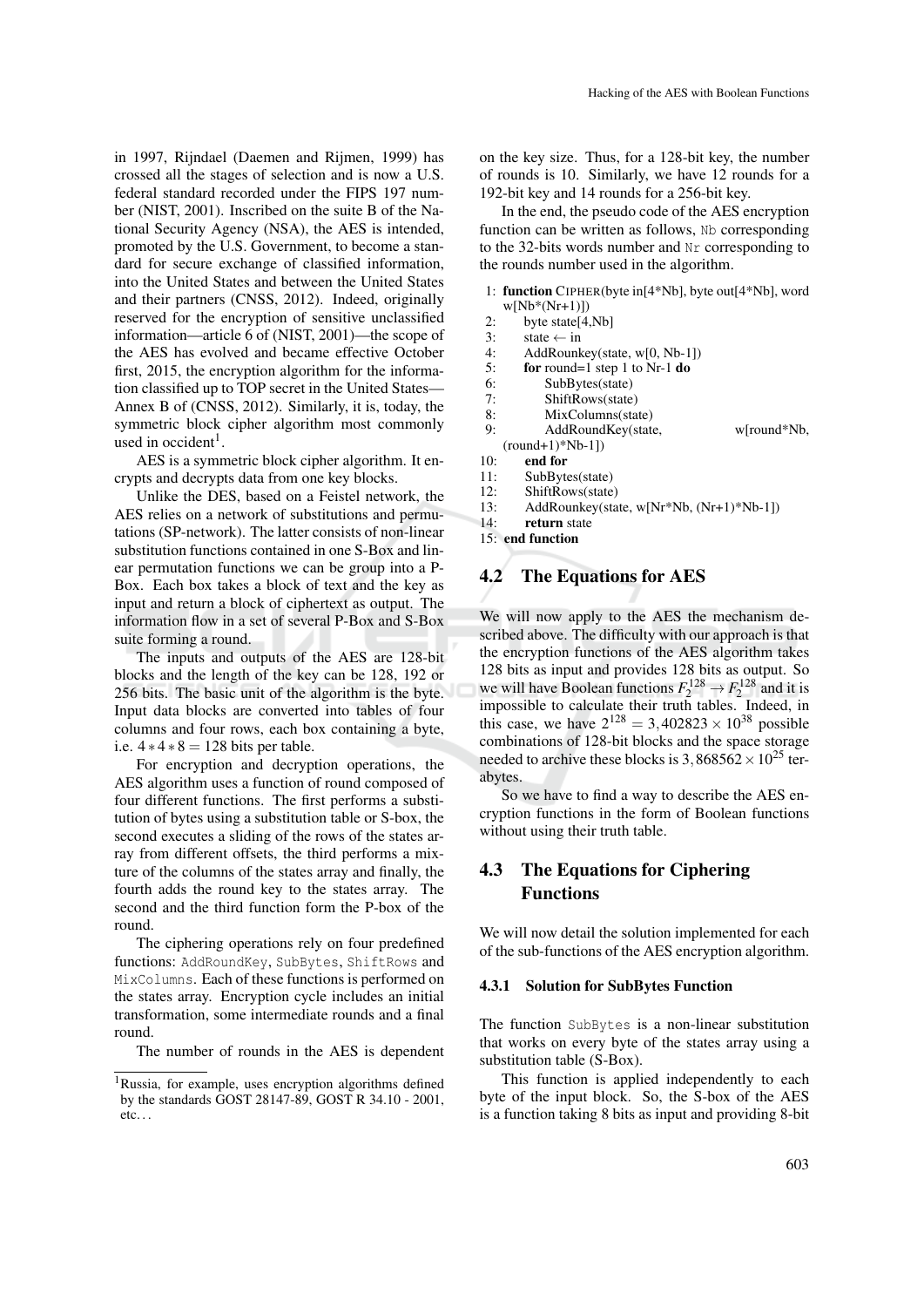as output. So we can describe it as a Boolean function  $F_2^8 \rightarrow F_2^8$ . From there, we can calculate the truth table of the S-Box and use the Moebius transform for obtain the normal algebraic form of the S-Box. Then applying the results to the 16 bytes of input block, we get 128 equations, each describing a block bit.

#### 4.3.2 Solution for ShiftRows Function

In the ShiftRows function, the bytes of the third column of the state table are shifted cyclically in an offset whose size is dependent on the line number. The bytes of the first line do not suffer this offset.

For this function, we do not need to calculate specific Boolean function. Indeed, the only change made consists to shift bytes in the states array. In our files, this transformation can be easily solved by using a XOR.

Thus, for example, the second byte of the status table becomes the sixth byte after the application of ShiftRows. In the end, the equations of the function ShiftRows for the 128-bit of the block  $B = (b_0 \dots b_{127})$  are:

 $(x_0, x_1, x_2, x_3, x_4, x_5, x_6, x_7, x_{40}, x_{41}, x_{42}, x_{43}, x_{44}, x_{45}, x_{46},$ *x*47, *x*80, *x*81, *x*82, *x*83, *x*84, *x*85, *x*86, *x*87, *x*120, *x*121, *x*122, *x*123, *x*124, *x*125, *x*126, *x*127, *x*32, *x*33, *x*34, *x*35, *x*36, *x*37, *x*38, *x*39, *x*72, *x*73, *x*74, *x*75, *x*76, *x*77, *x*78, *x*79, *x*112, *x*113, *x*114, *x*115, *x*116, *x*117, *x*118, *x*119, *x*24, *x*25, *x*26, *x*27, *x*28, *x*29, *x*30, *x*31, *x*64, *x*65, *x*66, *x*67, *x*68, *x*69, *x*70, *x*71, *x*104, *x*105, *x*106, *x*107, *x*108, *x*109, *x*110, *x*111, *x*16, *x*17, *x*18, *x*19, *x*20, *x*21, *x*22, *x*23, *x*56, *x*57, *x*58, *x*59, *x*60, *x*61, *x*62, *x*63, *x*96, *x*97, *x*98, *x*99, *x*100, *x*101, *x*102, *x*103, *x*8, *x*9, *x*10, *x*11, *x*12, *x*13, *x*14, *x*15, *x*48, *x*49, *x*50, *x*51, *x*52, *x*53, *x*54, *x*55, *x*88, *x*89, *x*90, *x*91, *x*92, *x*93, *x*94, *x*95)

#### 4.3.3 Solution for MixColumns Function

The function MixColumns acts on the states array, column by column, treating each column as a polynomial with four terms. Each column is multiplied by a square matrix. For each column we have:

$$
\begin{pmatrix}b_i'\\b_{i+1}'\\b_{i+2}'\\b_{i+3}'\end{pmatrix}=\begin{pmatrix}02&03&01&01\\01&02&03&01\\01&01&02&03\\03&01&01&02\end{pmatrix}\bullet\begin{pmatrix}b_i\\b_{i+1}\\b_{i+2}\\b_{i+3}\end{pmatrix}
$$

Thus, for the first byte of the column we have the equation:

$$
b'_i = 02 \bullet b_i \oplus 03 \bullet b_{i+1} \oplus 01 \bullet b_{i+2} \oplus 01 \bullet b_{i+3}
$$

As in  $GF_2^8$ , 01 is the identity for multiplication, this equation becomes:

$$
b'_i = 02 \bullet b_i \oplus 03 \bullet b_{i+1} \oplus b_{i+2} \oplus b_{i+3}
$$

We have the same simplification for all equations describing the multiplication of the column of the states array by the square matrix. Therefore we only need to calculate truth tables for multiplication by 02 and 03 in  $GF_2^8$ .

For example, the equations of the bits  $b_{120}$  to  $b_{127}$ are the following:

$$
b_{120} = x_{97} \oplus x_{96} \oplus x_{104} \oplus x_{112} \oplus x_{121}
$$
  
\n
$$
b_{121} = x_{98} \oplus x_{97} \oplus x_{105} \oplus x_{113} \oplus x_{122}
$$
  
\n
$$
b_{122} = x_{99} \oplus x_{98} \oplus x_{106} \oplus x_{114} \oplus x_{123}
$$
  
\n
$$
b_{123} = x_{100} \oplus x_{99} \oplus x_{96} \oplus x_{107} \oplus x_{115} \oplus x_{124} \oplus x_{120}
$$
  
\n
$$
b_{124} = x_{101} \oplus x_{100} \oplus x_{96} \oplus x_{108} \oplus x_{116} \oplus x_{125} \oplus x_{120}
$$
  
\n
$$
b_{125} = x_{102} \oplus x_{101} \oplus x_{109} \oplus x_{117} \oplus x_{126}
$$
  
\n
$$
b_{126} = x_{103} \oplus x_{102} \oplus x_{96} \oplus x_{110} \oplus x_{118} \oplus x_{127} \oplus x_{120}
$$
  
\n
$$
b_{127} = x_{103} \oplus x_{96} \oplus x_{111} \oplus x_{119} \oplus x_{120}
$$

#### 4.3.4 Solution for The Key Expansion Function

To recall, in the algorithm of the AES-128,  $Nb = 4$ words and  $Nr = 10$  words, with 1 word = 4 bytes = 32 bits.

The function AddRoundKey adds a round key to the state table by a simple bitwise XOR operation. These rounds keys are computed by a key expansion function. This latter generates a set of  $Nb(Nr+1)$  = 44 words of 32 bit that to say 11 keys of 128 bits derived from the first key. The algorithm used for the expansion of the key involves two functions SubWord and RotWord together with a round constant Rcon.

The generation of a global Boolean function for the key expansion algorithm is impossible because the generation of the key for the round *n* involves the key of the round *n*−1. This interweaving of rounds keys does not allow us to generate a global Boolean function. On the other hand it is possible to generate a Boolean function corresponding to the calculation of a key of one round.

The first word  $w_{i_0}$  of the round key *i* is calculated according to the following equation:

$$
w_{i_0} = (SW \circ RW(w_{(i-1)_3})) \oplus Rcon_i \oplus w_{(i-1)_0}
$$

with *SW*() and *RW*() respectively corresponding to the SubWord and RotWord functions.

The following words  $w_{i_1}$ ,  $w_{i_2}$  and  $w_{i_3}$  are calculated according to the following equation:

$$
w_{i_n}=w_{i_{n-1}}\oplus w_{(i-1)_n}
$$

with  $1 \leq n \leq 3$ .

The SubWord and RotWord functions are built on the same principle as the SubBytes and ShiftRows functions, thus we can reuse the methodology finalized previously.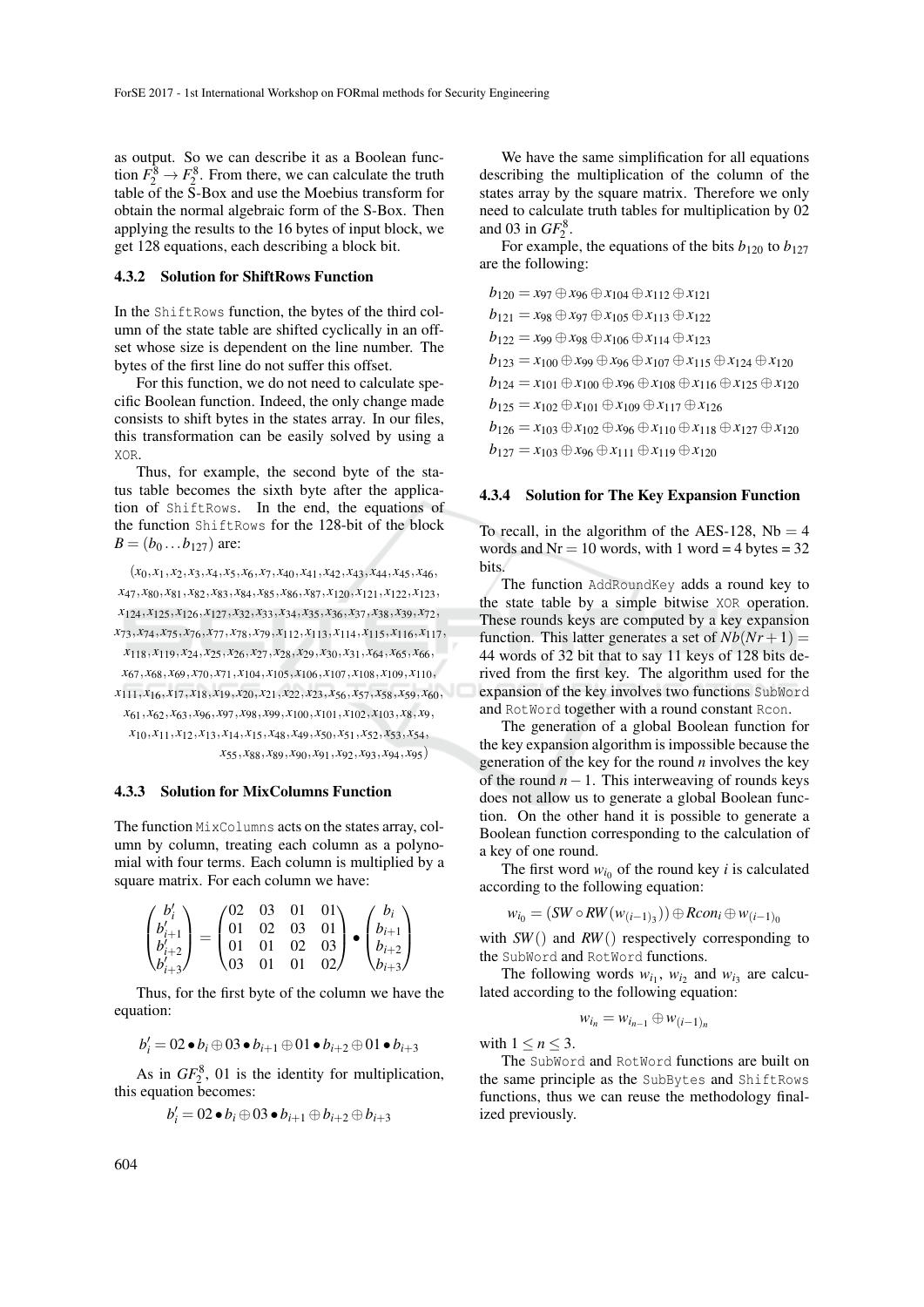In python language, the word generation function is written according to the following code:

```
def generateWord(num):
  if (num < 4):
    w = qenerateGenericWord(wordSize*num, 'x')
  if (num >= 4):
   if (\text{num } 8 4) == 0):
      w = generateWord(3)
     w = rotWord(w)w = subWord(w, rconList[(num/4)-1])w = xorWords(w, generateWord(0))
    else:
     w = generateWord(num-1)
     w = xorWords(w, generateWord(num%4))
  return w
```
In this code, several scenarios are considered. The function generateWord takes in parameter the word number to generate, we know that this number is between 0 and 43. If the number is less than 4, the function returns the Boolean identity function as the first key used by the AES is the encryption key. If the number to modulo 4 is zero, the function returns a Boolean functions describing the composition of SubWord and RotWord functions and the application of the XOR with the Rcon constant. Finally, if the number to modulo 4 is not zero, the function returns the Boolean function describing the XOR with the corresponding word in the previous round.

We now have a Boolean function describing a round expansion of the key. As we have seen, the key expansion algorithm involves at round *n* the keys of round *n* − 1. To integrate our Boolean function in the encryption process of the AES, we must, at every round, add a temporary variable corresponding to the key of the previous round.

As an example, the Boolean equation of the bit  $b_0$ of the fourth word on the 44 words generate by the key expansion process, is given below:

```
x109 ⊕x109x111 ⊕x109x110 ⊕x108x109x111 ⊕x108x109x110 ⊕
x108x109x110x111 ⊕x107 ⊕x107x110x111 ⊕x107x109 ⊕
x<sub>107</sub>x<sub>109</sub>x<sub>110</sub>x<sub>111</sub> ⊕ x<sub>107</sub>x<sub>108</sub>x<sub>110</sub> ∞ x<sub>107</sub>x<sub>108</sub>x<sub>109</sub>x<sub>110</sub> ⊕
x107x108x109x110x111⊕x106⊕x106x110x111⊕x106x109x111⊕
x<sub>106</sub>x<sub>109</sub>x<sub>110</sub>x<sub>111</sub> ⊕x<sub>106</sub>x<sub>108</sub> ⊕x<sub>106</sub>x<sub>108</sub>x<sub>111</sub> ⊕x<sub>106</sub>x<sub>108</sub>x<sub>110</sub> ⊕
x_{106}x_{108}x_{109} ⊕x_{106}x_{108}x_{109}x_{111} ⊕x_{106}x_{108}x_{109}x_{110} ⊕
x106x107x111 ⊕x106x107x109x110 ⊕x106x107x108 ⊕
x106x107x108x110x111 ⊕x106x107x108x109x111 ⊕x105x111 ⊕
x105x110x111 ⊕x105x109 ⊕x105x109x110 ⊕x105x108x111 ⊕
x105x108x110 ⊕x105x108x110x111 ⊕x105x108x109x111 ⊕
x<sub>105</sub>x<sub>108</sub>x<sub>109</sub>x<sub>110</sub>x<sub>111</sub> ⊕ x<sub>105</sub>x<sub>107</sub> ⊕ x<sub>105</sub>x<sub>107</sub>x<sub>109</sub> ⊕
x105x107x109x111 ⊕x105x107x109x110 ⊕
x105x107x109x110x111 ⊕x105x107x108x111 ⊕
x<sub>105</sub>x<sub>107</sub>x<sub>108</sub>x<sub>109</sub>x<sub>111</sub> ⊕ x<sub>105</sub>x<sub>106</sub>x<sub>105</sub>x<sub>106</sub>x<sub>109</sub> ⊕
x<sub>105</sub>x<sub>108</sub>x<sub>108</sub>x<sub>111</sub> ⊕ x<sub>105</sub>x<sub>106</sub>x<sub>108</sub>x<sub>109</sub>x<sub>110</sub> ⊕ x<sub>105</sub>x<sub>107</sub> ⊕
x<sub>105</sub>x<sub>106</sub>x<sub>107</sub>x<sub>110</sub>x<sub>1111</sub> ⊕ x<sub>105</sub>x<sub>106</sub>x<sub>107</sub>x<sub>109</sub>x<sub>110</sub> ⊕
x105x106x107x108 ⊕x105x106x107x108x111 ⊕
```
*x*105*x*106*x*107*x*108*x*<sup>109</sup> ⊕*x*105*x*106*x*107*x*108*x*109*x*<sup>111</sup> ⊕*x*<sup>104</sup> ⊕ *x*104*x*<sup>111</sup> ⊕*x*104*x*<sup>110</sup> ⊕*x*104*x*109*x*<sup>111</sup> ⊕*x*104*x*109*x*110*x*<sup>111</sup> ⊕ *x*<sub>104</sub>*x*<sub>108</sub>*x*<sub>111</sub> ⊕ *x*<sub>104</sub>*x*<sub>108</sub>*x*<sub>109</sub>*x*<sub>111</sub> ⊕ *x*<sub>104</sub>*x*<sub>108</sub>*x*<sub>109</sub>*x*<sub>110</sub> ⊕ *x*<sub>104</sub>*x*<sub>107</sub>*x*<sub>110</sub> ⊕ *x*<sub>104</sub>*x*<sub>107</sub>*x*<sub>110</sub>*x*<sub>111</sub> ⊕ *x*<sub>104</sub>*x*<sub>107</sub>*x*<sub>109</sub>*x*<sub>111</sub> ⊕ *x*104*x*107*x*108*x*<sup>111</sup> ⊕*x*104*x*107*x*108*x*<sup>110</sup> ⊕ *x*<sub>104</sub>*x*<sub>107</sub>*x*<sub>108</sub>*x*<sub>110</sub>*x*<sub>111</sub> ⊕ *x*<sub>104</sub>*x*<sub>107</sub>*x*<sub>108</sub>*x*<sub>109</sub> ⊕ *x*<sub>104</sub>*x*<sub>107</sub>*x*<sub>108</sub>*x*<sub>109</sub>*x*<sub>111</sub> ⊕ *x*<sub>104</sub>*x*<sub>106</sub> ⊕ *x*<sub>104</sub>*x*<sub>106</sub>*x*<sub>110</sub>*x*<sub>110</sub>*x*<sub>111</sub> ⊕ *x*<sub>104</sub>*x*<sub>106</sub>*x*<sub>108</sub> ⊕ *x*<sub>104</sub>*x*<sub>106</sub>*x*<sub>108</sub>*x*<sub>111</sub> ⊕ *x*<sub>104</sub>*x*<sub>106</sub>*x*<sub>107</sub> ⊕ *x*<sub>104</sub>*x*<sub>106</sub>*x*<sub>107</sub>*x*<sub>110</sub> ⊕ *x*<sub>104</sub>*x*<sub>106</sub>*x*<sub>107</sub>*x*<sub>110</sub>*x*<sub>111</sub> ⊕ *x*104*x*106*x*107*x*109*x*110*x*<sup>111</sup> ⊕*x*104*x*106*x*107*x*108*x*110*x*<sup>111</sup> ⊕ *x*<sub>104</sub>*x*<sub>106</sub>*x*<sub>107</sub>*x*<sub>108</sub>*x*<sub>109</sub>*x*<sub>111</sub> ⊕ *x*<sub>104</sub>*x*<sub>105</sub>*x*<sub>111</sub> ⊕ *x*<sub>104</sub>*x*<sub>105</sub>*x*<sub>109</sub> ⊕ *x*104*x*105*x*109*x*110*x*<sup>111</sup> ⊕*x*104*x*105*x*108*x*<sup>111</sup> ⊕ *x*104*x*105*x*108*x*<sup>110</sup> ⊕*x*104*x*105*x*108*x*109*x*110*x*<sup>111</sup> ⊕ *x*<sub>104</sub>*x*<sub>105</sub>*x*<sub>107</sub> ⊕ *x*<sub>104</sub>*x*<sub>105</sub>*x*<sub>107</sub>*x*<sub>111</sub> ⊕ *x*<sub>104</sub>*x*<sub>105</sub>*x*<sub>107</sub>*x*<sub>110</sub> ⊕ *x*104*x*105*x*107*x*<sup>109</sup> ⊕*x*104*x*105*x*107*x*109*x*<sup>110</sup> ⊕ *x*104*x*105*x*107*x*108*x*<sup>111</sup> ⊕*x*104*x*105*x*107*x*108*x*110*x*<sup>111</sup> ⊕ *x*104*x*105*x*107*x*108*x*109*x*<sup>111</sup> ⊕*x*104*x*105*x*106*x*<sup>110</sup> ⊕ *x*<sub>104</sub>*x*<sub>105</sub>*x*<sub>106</sub>*x*<sub>110</sub>*x*<sub>111</sub> ⊕ *x*<sub>104</sub>*x*<sub>105</sub>*x*<sub>106</sub>*x*<sub>109</sub> ⊕ *x*<sub>104</sub>*x*<sub>105</sub>*x*<sub>106</sub>*x*<sub>109</sub>*x*<sub>110</sub> ⊕ *x*<sub>104</sub>*x*<sub>105</sub>*x*<sub>106</sub>*x*<sub>108</sub>*x*<sub>111</sub> ⊕ *x*104*x*105*x*106*x*108*x*<sup>110</sup> ⊕*x*104*x*105*x*106*x*108*x*110*x*<sup>111</sup> ⊕ *x*104*x*105*x*106*x*108*x*109*x*<sup>111</sup> ⊕*x*104*x*105*x*106*x*<sup>107</sup> ⊕ *x*104*x*105*x*106*x*107*x*<sup>110</sup> ⊕*x*104*x*105*x*106*x*107*x*109*x*<sup>111</sup> ⊕ *x*104*x*105*x*106*x*107*x*<sup>108</sup> ⊕*x*104*x*105*x*106*x*107*x*108*x*<sup>110</sup> ⊕ *x*104*x*105*x*106*x*107*x*108*x*110*x*<sup>111</sup> ⊕ *x*104*x*105*x*106*x*107*x*108*x*109*x*<sup>111</sup> ⊕*x*<sup>0</sup>

### 4.3.5 Global Solution

We have now a Boolean function for each function SubBytes *SB*(), ShiftRows *SR*() and MixColumns *MC*(). In the arrangement of one round, these functions are combined. So for a 128-bit block  $B =$  $(b_1,\dots,b_{128})$  as output of the AddRoundKey function, the block  $B' = (b'_1, \dots, b'_{128})$  as output of the combination of these three functions is such that:

$$
B' = MC \circ SR \circ SB(B)
$$

To realize the files as described above, it is necessary to reduce the composition of these three functions in one Boolean equation. To achieve this, we just have to replace each input variable of a function by the output value of the previous function using the following equation:

$$
b'_{i} = MC(SR(SB(b_{i}))) \quad \forall i \in (1, \cdots, 128)
$$

Finally, we can now describe under the form of Boolean equations the full process of AES encryption.

## 4.4 The Equations for Deciphering Functions

We will now detail the solution implemented for each of the sub-functions of the AES decryption algorithm.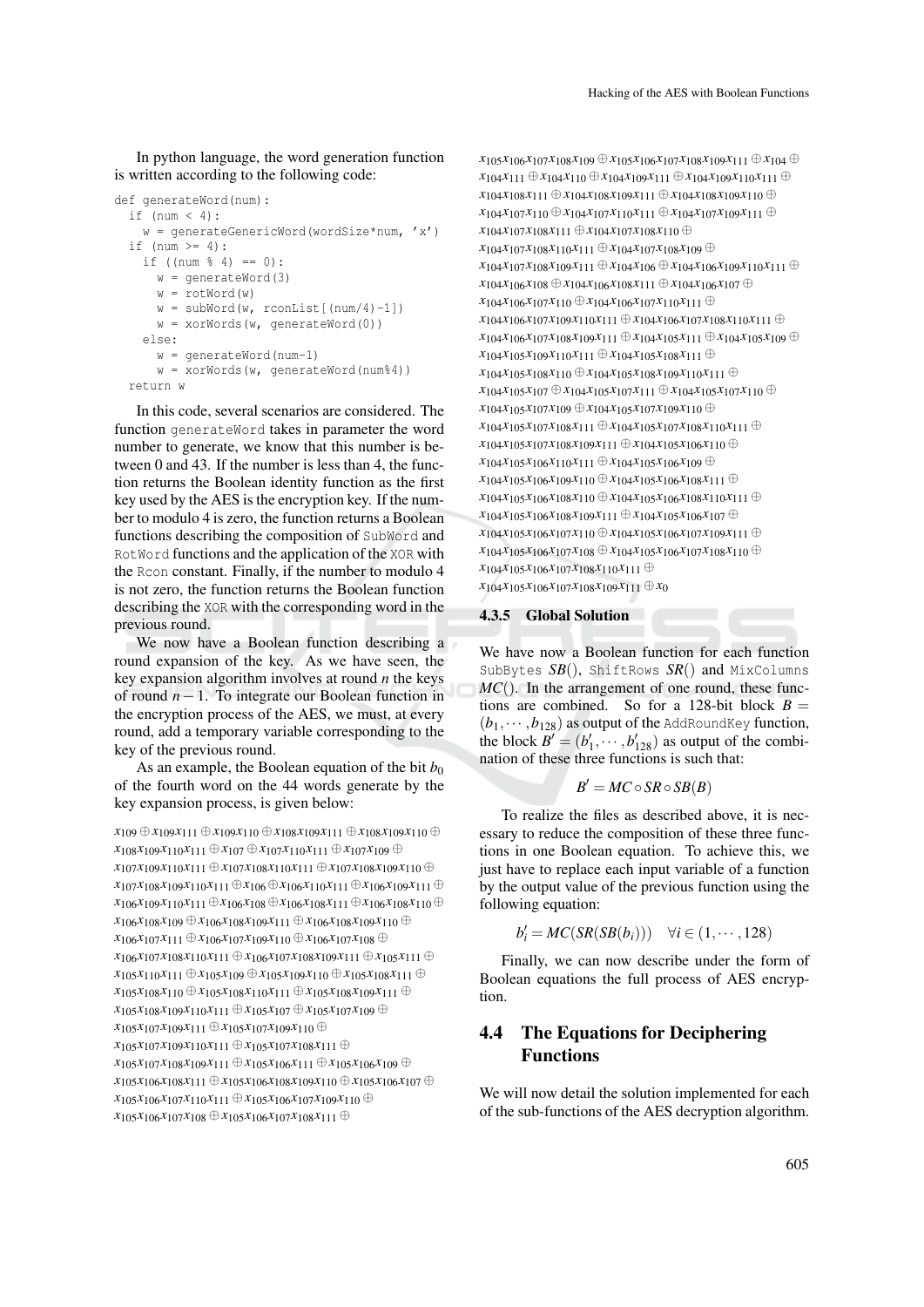### 4.4.1 Solution for the Round Function

The AES deciphering algorithm uses the Inv-ShiftRows, InvSubBytes and InvMixColumns functions. Those functions are respectively the inverse functions of ShiftRows, SubBytes and MixColumns functions, used in the ciphering process. The pseudo code of the decryption function can be written as follows, Nb corresponding to the 32-bits words number and Nr corresponding to the rounds number used in the algorithm.

- 1: function INVCIPHER(byte in[4\*Nb], byte out[4\*Nb], word w[Nb\*(Nr+1)])
- 2: byte state[4,Nb]
- 3: state ← in<br>4: AddRounk
- AddRounkey(state, w[Nr\*Nb, (Nr+1)\*Nb-1])
- 5: **for** round=Nr-1 step -1 downto 1 **do**<br>6: InvShiftRows(state)
- InvShiftRows(state)
- 7: InvSubBytes(state)<br>8: AddRoundKey(state

AddRoundKey(state, w[round\*Nb,

- (round+1)\*Nb-1]) 9: InvMixColumns(state)
- 
- 10: **end for**  $\frac{11}{11}$  **InvShift**
- 11: InvShiftRows(state)<br>12: InvSubBytes(state) InvSubBytes(state)
- 13: AddRounkey(state, w[0, Nb-1])
- 14: return state
- 15: end function

The internal mechanisms to the three functions used in the round during decryption are similar to encryption functions. So we use the same reasoning as the one implemented earlier to generate the corresponding Boolean equations.

### 4.4.2 Solution for the Key Expansion Function

The key expansion function is the same for both ciphering and deciphering process. Boolean equations we built previously are reusable.

#### 4.4.3 Global Solution

We have now a Boolean equation for each of Inv-SubBytes *ISB*(), InvShiftRows *ISR*() and Inv-MixColumns *IMC*() functions. However, unlike the arrangement of intermediate rounds of the encryption process, these three functions are not combined among them. Indeed, the function AddRoundKey no longer occurs at the end of the round but sits between InvSubBytes and InvMixColumns functions.

Thus, for a block  $B = (b_1, \dots, b_{128})$  and a key  $K =$  $(k_1, \dots, k_{128})$  as input of the round, the block  $B' =$  $(b'_1, \cdots, b'_{128})$  as output is such that:

$$
B' = \text{IMC}(ISB \circ \text{ISR}(B) \oplus \text{AD}(K))
$$

To reduce the Boolean equations, we will not therefore be able to combine the equations of Inv-SubBytes and InvShiftRows. As before, to achieve this we just have to replace each input variable of a function with its output value of the previous function using the following equation:

$$
b'_{i} = ISB(ISR(b_{i})) \quad \forall i \in (1, \cdots, 128)
$$

As for the encryption process, we can now describe under the form of Boolean equations the full process of the AES decryption.

### 4.5 Implementation and Proof

We now have two systems of Boolean equations corresponding to the encryption process and decryption of AES. These two systems each have:

- 128 equations, one for each bit block;
- 1280 variables for the input block;
- 1280 variables for the key.

Concerning the variables of keys, the fact that we have a Boolean equation by round key involve that we have a set of 128 new variables at each round that is 1280 variables for the AES-128. Each of the variables of the *n* round key being described in terms of variables of the  $n-1$  round key. Consequently and due to the XOR bitwise operation between the round key and the bits resulting from the round function, we are obliged to insert a new set of 128 variables to describe the block transformation at each round.

Finally we described the AES encryption and decryption process in the form of two systems of Boolean equations with 128 equations and 2560 variables.

This mechanism allows us then to describe all of the AES encryption process in the form of files using the same representation as described above. So we have 128 files, one by bit of block. In these files, each line describes a monomial and the transition from one line to the next is done by the XOR operation.

To implement this mechanism of the description of the AES encryption algorithm and generate the 128 files, we have developed and used a python script based on that described earlier in our presentation of  $\text{AES}^2$ .

The main program, aes\_equa.py, offers the possibility of one hand to generate the files for AES ciphering and deciphering functions with the generateEncFullFiles() and

<sup>2</sup>The source file is available at the link https://github.com/ archoad/BooleanAES. This program requires a working Python environment it is cross-platform and does not use specific libraries.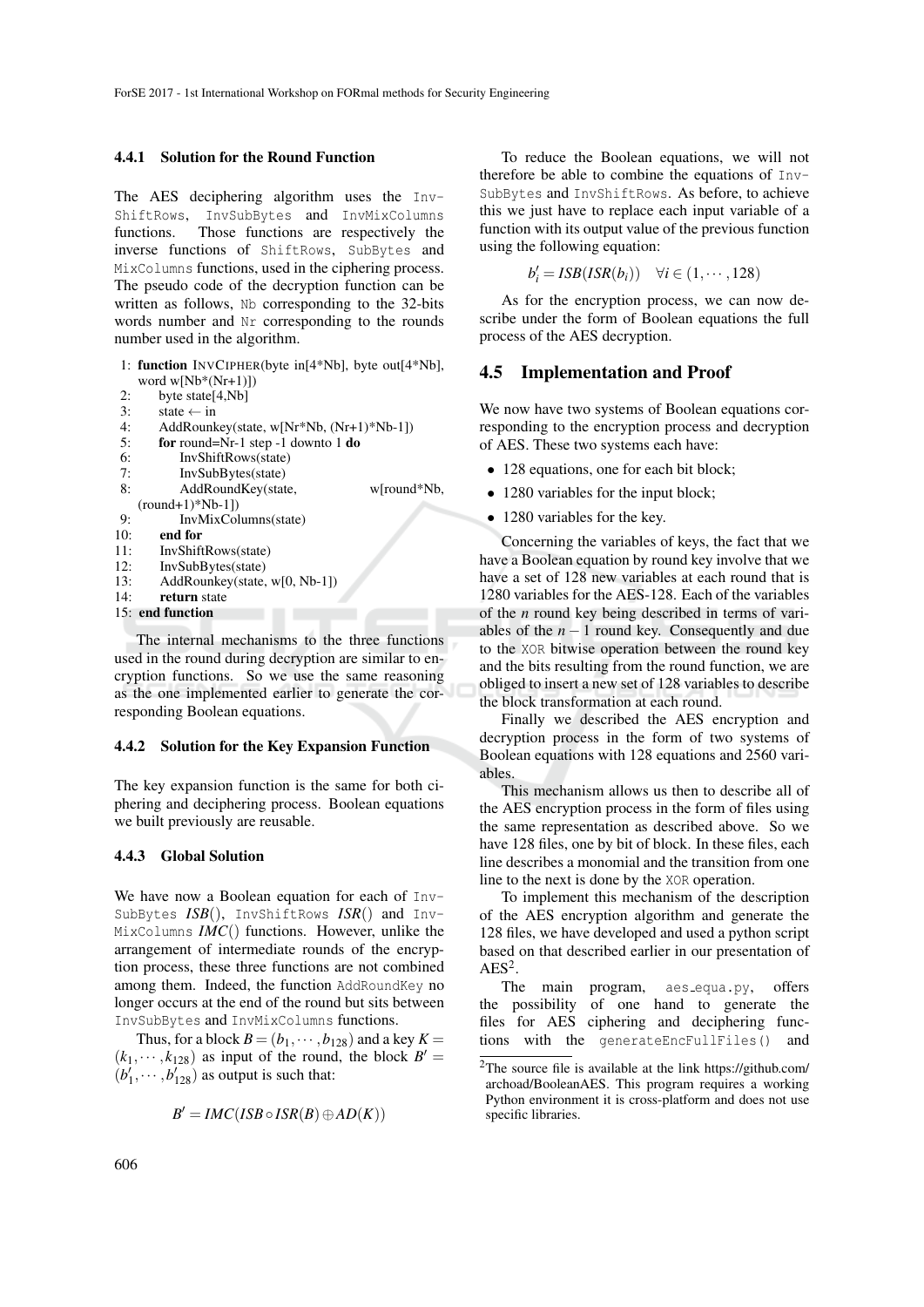generateDecFullFiles() functions and on the other hand, to control that the encryption and the decryption obtained from files is consistent.

Thus, the functions controlEncFullFiles() and controlDecFullFiles performs respectively the encryption and the decryption from the previously generated files. The function controlEncFullFiles() takes as input a block of 128 bits of plain text and a 128-bit block of key while the function controlDecFullFiles() takes as input a block of 128 bits of cipher text and a a 128-bit block of key. The selected blocks are those provided as test vectors in Appendix B of FIPS 197 (NIST, 2001). The obtained results correspond to those provided in the FIPS: files we generated well represent the AES encryption and decryption algorithm.

### 4.5.1 Results Obtained from the Ciphering Process

The result obtained by the function generateEncFullFiles() is shown in appendix 5.1 and the result obtained by the controlEncFullFiles() is shown in the appendix 5.2. The control function controlEncFullFiles() injects in the Boolean functions the 128 initial variables corresponding to the clear text block and the 1280 variables corresponding to the key blocks of each round.

### 4.5.2 Results Obtained from the Deciphering **Process**

According to the same principle as for Boolean functions of encryption, the result obtained by the function generateDecFullFiles() is shown in the appendix 5.3 and the obtained result from the controlDecFullFiles() function is shown in the appendix 5.4.

In both cases, encryption and decryption, the results we obtain by using our files to cipher and to decipher blocks are conform to those described in the FIPS 197. So our Boolean equation system describing the AES algorithm is right.

## 5 CONCLUSION

After presenting briefly the Boolean algebra, Boolean functions and two of their presentations, we have developed a process that allows us to translate the AES encryption and decryption algorithms in Boolean functions. Then we defined a mode of representation of these Boolean functions in the form of computer files. Finally, we have developed a program to implement this process and to check that the expected results are consistent with those provided in the FIPS.

In the end, we got a two new systems of Boolean equations, the first one describing the entire ciphering process while the second describes the entire deciphering process of the Advanced Encryption Standard and each one including 128 equations and  $(128 \times$  $10) + (128 \times 10) = 2560$  variables.

The next step could be to search, through statistical and combinatorial analysis, new ways to cryptanalyse the AES. Either by finding a solution to resolve our equations system either by using statistical bias exploitable with this system.

## **REFERENCES**

- Carlet, C. (2010a). *Boolean Functions for Cryptography and Error Correcting Codes*. Cambridge University Press. Chapter of the monography "Boolean Models and Methods in Mathematics, Computer Science, and Engineering".
- Carlet, C. (2010b). *Vectorial Boolean Functions for Cryptography*. Cambridge University Press. Chapter of the monography "Boolean Models and Methods in Mathematics, Computer Science, and Engineering".
- CNSS (2012). National information assurance policy on the use of public standards for the secure sharing of information among national security systems. https://www.cnss.gov.
- Courtois, N. and Pieprzyk, J. (2002). Cryptanalysis of block ciphers with overdefined systems of equations. *Cryptology ePrint Archive, Report 2002/044*. https://eprint.iacr.org/2002/044.pdf.
- Daemen, J. and Rijmen, V. (1999). AES proposal: Rijndael. http://csrc.nist.gov/archive/aes/rijndael/Rijndaelammended.pdf.
- Dubois, M. and Filiol, E. (2011). Proposal for a new equation system modelling of block ciphers. *Proceedings of the 2nd IMA Conference on Mathematics in Defence*. http://www.ima.org.uk/db/documents/Dubois.pdf.
- Dubois, M. and Filiol, E. (2012a). Proposal for a new equation system modelling of block ciphers and application to AES 128. *Proceedings of the 11th European Conference on Information Warfare and Security*, pages 303–312.
- Dubois, M. and Filiol, E. (2012b). Proposal for a new equation system modelling of block ciphers and application to AES 128 - long version. *Pioneer Journal of Algebra, Number Theory and its Applications*, 4:11– 40.
- McCarty, P. (1986). *Introduction to Arithmetical Functions*. Springer.
- Menezes, A., Oorschot, P., and Vanstone, S. (1997). *Handbook of applied cryptography*. CRC Press.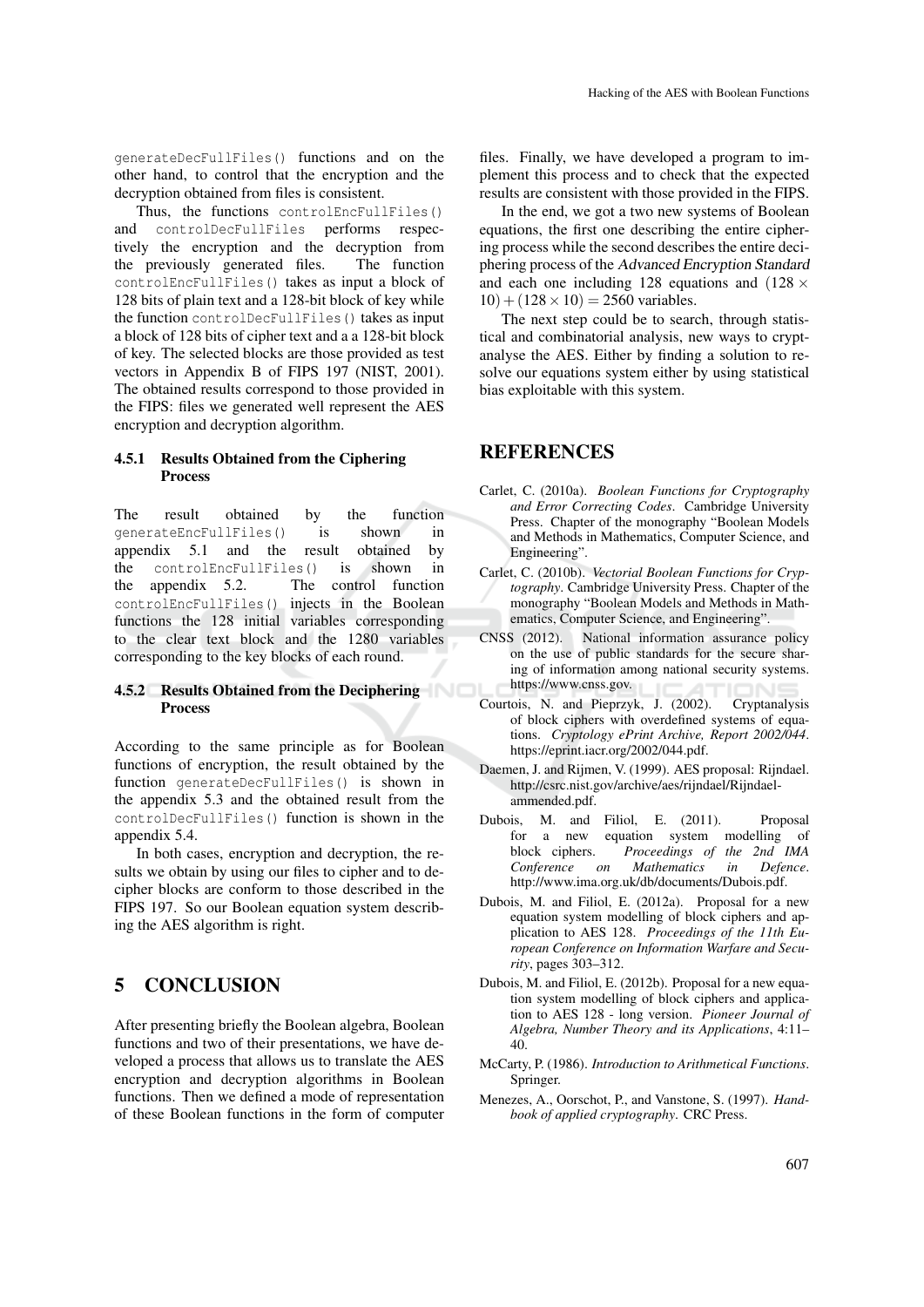- Murphy, S. and Robshaw, M. (2002). Essential algebraic structure within the AES. *Advances in Cryptology - CRYPTO 2002*, 2442:1–16.
- NIST (2001). Advanced encryption standard. http://csrc.nist.gov/publications/fips/fips197/fips-197.pdf.
- O'Donnel, R. (2014). *Analysis of Boolean Functions*. Cambridge University Press.

## APPENDIX

# 5.1 Result of the Files Creation Program for Encryption

- ./aes\_equa.py
- ## Ciphering process
- ## Create directory AES\_files
- ## AddRoundKey0
- ## Round0
- ## AddRoundKey1
- ## Round1
- ## AddRoundKey2
- ## Round2
- ## AddRoundKey3
- ## Round3
- ## AddRoundKey4
- ## Round4 ## AddRoundKey5
- ## Round5
- 
- ## AddRoundKey6 ## Round6
- ## AddRoundKey7
- ## Round7
- ## AddRoundKey8
- ## Round8
- ## AddRoundKey9
- ## Round9
- 
- ## AddRoundKey10 ## Files generated
- 

# 5.2 Result of the Files Control Program for Encryption

./aes\_equa.py

- ## Clear block 00112233445566778899aabbccddeeff ## Key block 000102030405060708090a0b0c0d0e0f
- ## addRoundKey0
- 00102030405060708090a0b0c0d0e0f0 32
- ## Round0
- 5f72641557f5bc92f7be3b291db9f91a 32
- ## addRoundKey1 89d810e8855ace682d1843d8cb128fe4 32
- 
- ## Round1
- ff87968431d86a51645151fa773ad009 32
- ## addRoundKey2
- 4915598f55e5d7a0daca94fa1f0a63f7 32 ## Round2
- 

4c9c1e66f771f0762c3f868e534df256 32

- ## addRoundKey3 fa636a2825b339c940668a3157244d17 32 ## Round3 6385b79ffc538df997be478e7547d691 32 ## addRoundKey4 247240236966b3fa6ed2753288425b6c 32 ## Round4 f4bcd45432e554d075f1d6c51dd03b3c 32 ## addRoundKey5 c81677bc9b7ac93b25027992b0261996 32 ## Round5 9816ee7400f87f556b2c049c8e5ad036 32 ## addRoundKey6 c62fe109f75eedc3cc79395d84f9cf5d 32 ## Round6 c57e1c159a9bd286f05f4be098c63439 32 ## addRoundKey7 d1876c0f79c4300ab45594add66ff41f 32 ## Round7 baa03de7a1f9b56ed5512cba5f414d23 32 ## addRoundKey8 fde3bad205e5d0d73547964ef1fe37f1 32 ## Round8 e9f74eec023020f61bf2ccf2353c21c7 32 ## addRoundKey9 bd6e7c3df2b5779e0b61216e8b10b689 32 ## Round9 7ad5fda789ef4e272bca100b3d9ff59f 32 ## addRoundKey10 69c4e0d86a7b0430d8cdb78070b4c55a 32 69c4e0d86a7b0430d8cdb78070b4c55a (FIPS result)
- 5.3 Result of the File Creation Program for Decryption

./aes\_equa.py

- ## Deciphering process
- ## Create directory AES\_files
- ## AddRoundKey10
- ## Round 9

HNC

- ## AddRoundKey9
- ## InvMixColumns 9
- ## Round 8
- ## AddRoundKey8
- ## InvMixColumns 8
- ## Round 7
- ## AddRoundKey7
- ## InvMixColumns 7
- ## Round 6
- ## AddRoundKey6
- ## InvMixColumns 6
- ## Round 5
- ## AddRoundKey5
- ## InvMixColumns 5
- ## Round 4
- ## AddRoundKey4
- ## InvMixColumns 4
- $##$  Round 3
- ## AddRoundKey3
- ## InvMixColumns 3
- ## Round 2